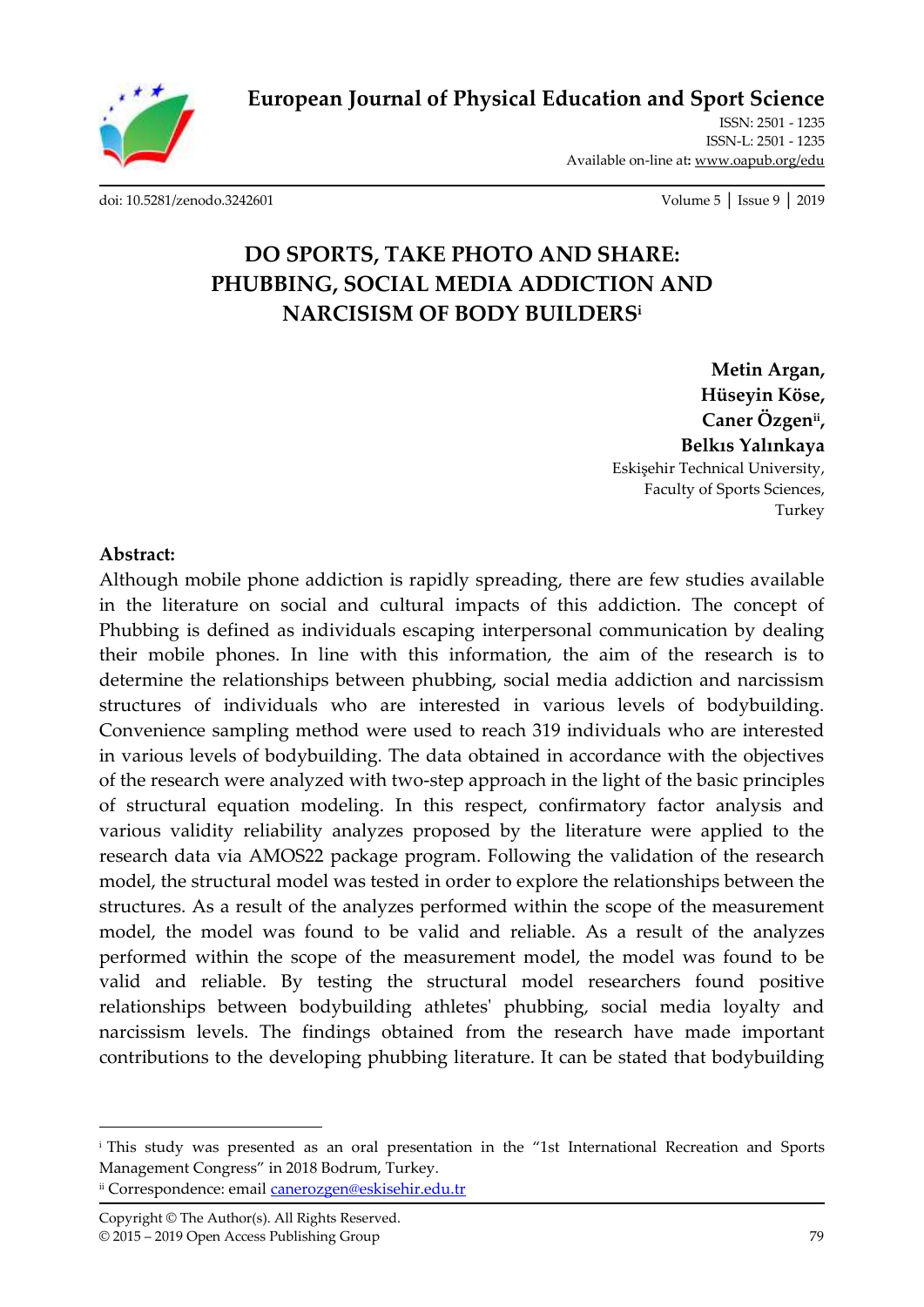is affected by tendencies towards social media platforms. This study sheds light on the discussions about future research.

**Keywords:** bodybuilding, narcissism, phubbing

#### **1. Introduction**

In recent years there has been an explosion of communication technology, and devices and systems that support interpersonal human interactions were created (Gummesson, 2004). The hunger for the use of more technology, extreme technology use (Davis, 2001), high level of participation in technology (Charlton and Danforth, 2007) and, finally, technology addiction (Turel, Serenko and Giles, 2011) has led to such results. Technology addiction is defined as a psychological problem related to overuse of technology in DSM-IV dependency criteria. This dependency mostly depends on the factors that go into human life with computers, but smartphones equipped with computer features have a significant impact on these factors as an addiction object (Karadağ et al., 2015). The fact that to be able to access the internet via mobile phones shifted technology addiction to mobile phones. Nowadays, many people have mobile phones and use them every period of their daily life (Salehan and Negahban, 2013). The unconscious use of smartphones, whose prevalence increases day by day, brings along social interaction disorder. In the behavior of Phubbing, individuals communicate via message instead of face-to-face communication. Chotpitayasunondh and Douglas (2016) stated that phubbing behavior has become an acceptable normative feature of modern communication. It has become possible to come across a phubbing case in almost any environment. The term's popularity in the world-wide media has become popular with the stopphubbing campaign. In a research, it was revealed that an average of 36 phubbing cases per day during lunch in a restaurant, and 97% of the victims of phubbing do not like the taste of food. In the same research, it was revealed that 87% of adolescents prefer to communicate by phone instead of face to face communication [\(http://stopphubbing.com\)](http://stopphubbing.com/). This situation led to the shift in interest in phubbing phenomenon in academic literature.

These developments have brought about a new concept in the famous "Macquarie Dictionary": Phubbing. In general, it is defined the escape of the individuals from communicating with others in the social life and dealing with mobile phones. The concept of "phubbing" is created by combining phone and snubbing words and is considered to be one of the most important discomforts of our time. Karadağ et al., (2015) stated that the Phubbing concept is a single structure that contains many addictions such as mobile phone loyalty, internet loyalty, social media loyalty and game commitment. Accordingly, the researchers stated that the concept of Phubbing is more common and the possible effects can be more destructive.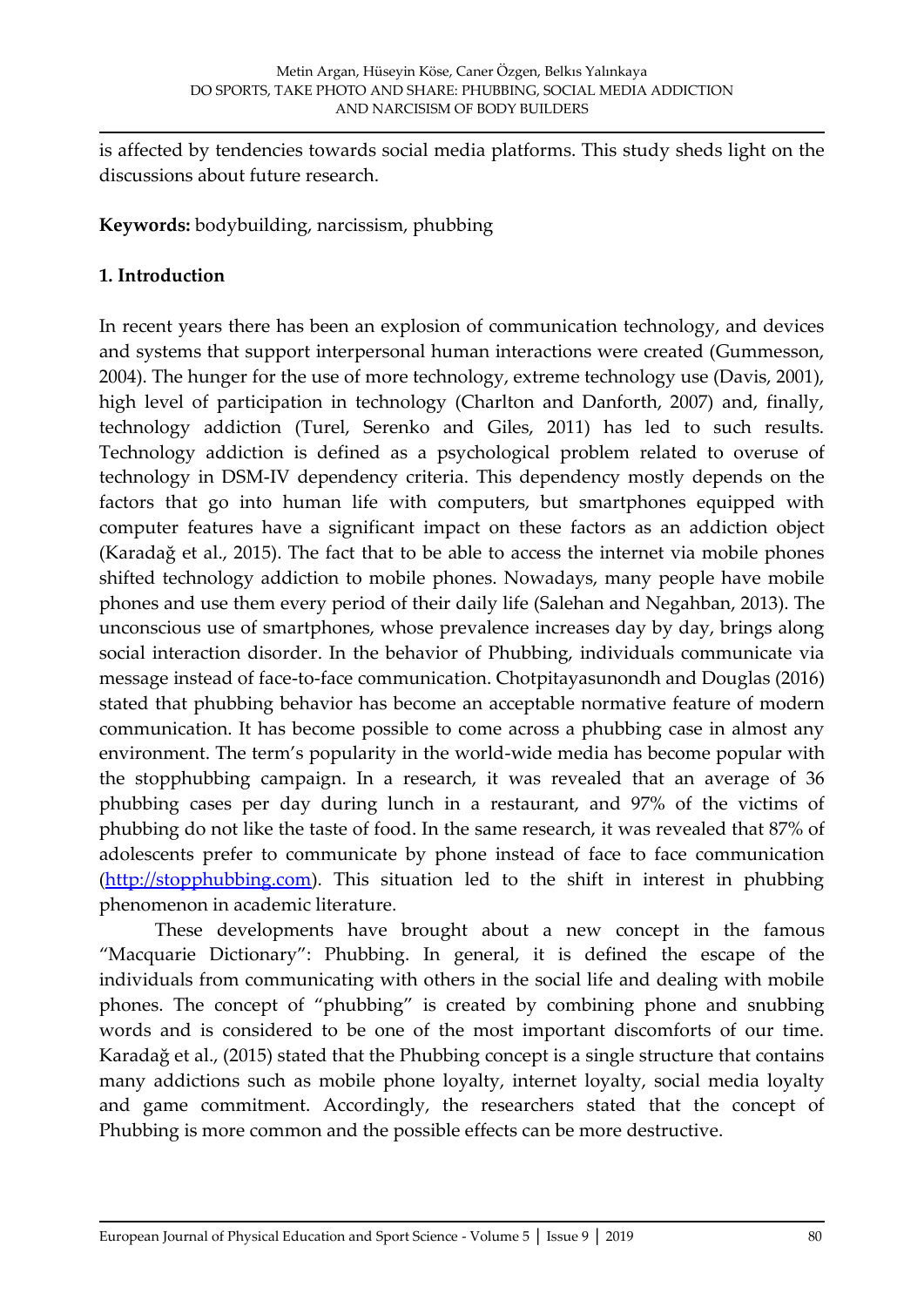The concept of phubbing has become an important academic interest from education to psychology in recent years. However, the studies on the subject of sports science literature deficiency has been evolved. In this context, the aim of this research is to test the hypotheses between the context of phubbing, social media loyalty and narcissism in bodybuilders. For this purpose, the research will present a broad literature review and then test the research hypotheses supported by the literature and the results will be discussed in the context of previous research.

#### **2. Literature Review**

The use of social media is also considered to be one of the most popular leisure activities for a long time (Kuss and Griffiths, 2011). Individuals primarily use social media for various purposes, such as sharing photos, playing games, socializing and communicating (Allen et al., 2014). Although this situation has become a modern phenomenon (Boyd and Ellison, 2007) of social media today, it is considered as one of the important dependencies of our age in many researches (e.g., Andreassen vd., 2017; Griffiths, Kuss, and Demetrovics, 2014). Ryan, Chester, Reece and Xenos, (2014) defined social media addiction as the inability of one to control social media use and use social media in such a way as to affect other tasks that exist in social life. Such extreme and obsessive use is explained by general dependence theories by Griffiths, (2005). Social media addiction, which was previously considered a structure of internet addiction (Andreassen, Pallesen and Griffiths, 2017), is nowadays defined as a single addiction type (Karaiskos, Tzavellas, Balta and Paparrigopoulos, 2010; Turel and Serenko, 2012). While social media access from the computer restricts social media usage, individuals can easily use social media in almost everywhere. This is considered to be one of the important reasons for the increase in the use of smart phones compared to other phones (Falaki et al., 2010). Kwon et al., (2013) explained that the most important reason of mobile phone loyalty is social media addiction. However, Karadağ, et al. (2015) stated that although social media addiction is a very important dimension in mobile phone addiction, it is not sufficient to explain this phenomenon alone.

Particularly through the use of mobile phones, accessibility to social networks has become much easier and this made social media a part of life. Individuals are forced to be active in social media from their real lives and this leads to a decrease in their reallife activities. In fact, this situation clearly reveals the relationship between social media and social media (Karadağ et al., 2015). In sum, individuals are now communicating their real world through social media and the situation has become a routine of real-life. In parallel with this information, the first hypothesis of this research was formed as follows:

**H01:** There is a positive relationship between body builders' phubbing levels and social media addiction.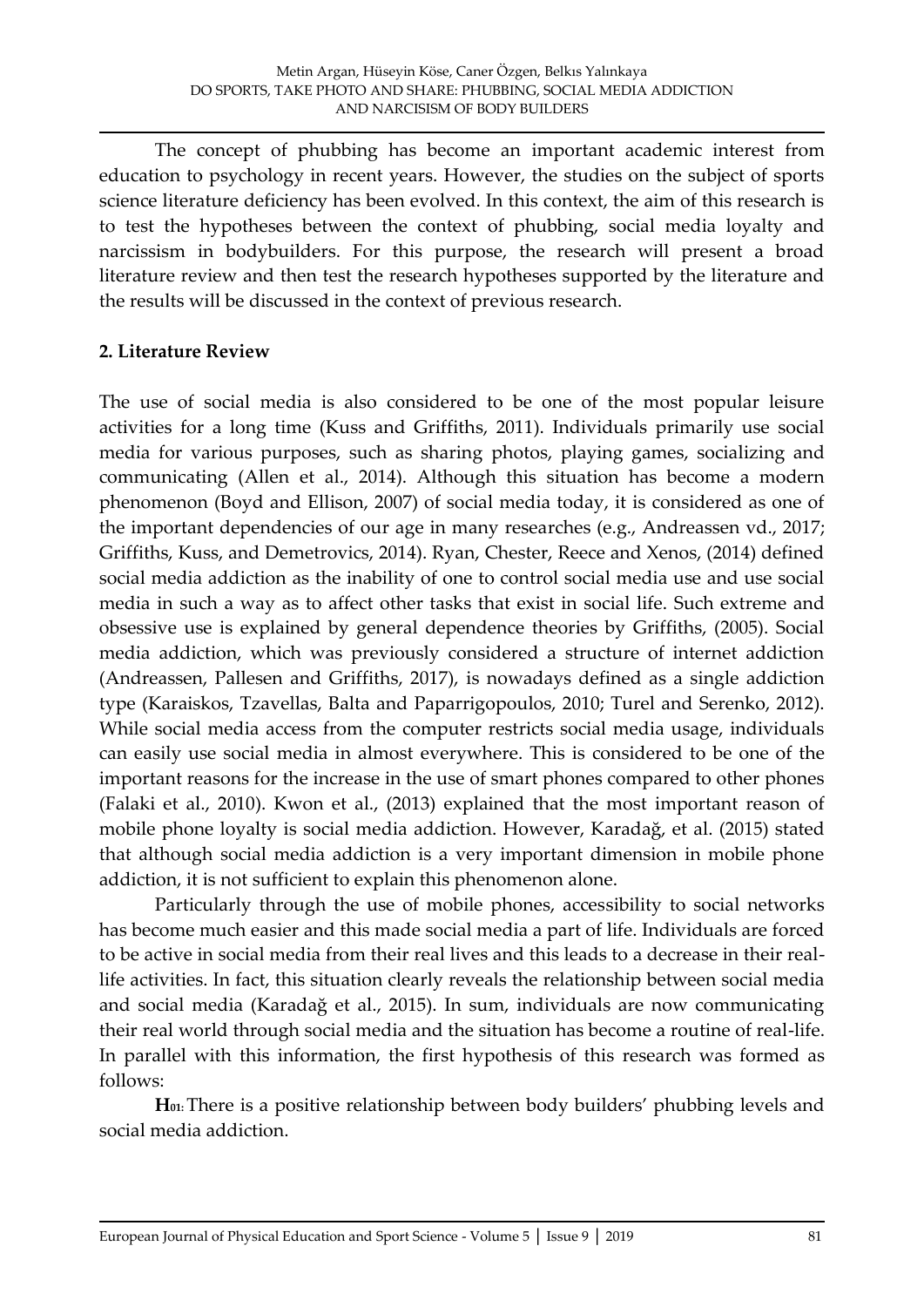Vaknin (2001) defined the narcissism as behavioral patterns that are selfobsessed, egoistic, ambitious and constantly seeking satisfaction. A variety of personality disorders (jealousy, personal attention, lack of empathy, feeling unique, etc.) is accepted as a combination of narcissistic personality disorder for American Psychiatric Association (2000). However, the more moderate and non-clinical levels of narcissistic features have sometimes been found to be safe in terms of self-confidence and self-reliance (Campbell, Reeder, Sedikides, and Elliot, 2000; Muller, 2014).

Several studies (eg. Andreassen et al., 2017; Griffiths et al., 2014) have shown that women use social media in terms of addiction, compared to men. In the literature, this situation can be explained by the fact that women tend to develop addictive behaviors towards activities involving social interaction (Kuss, Griffiths, Karila, and Billieux, 2014; Van Deursen, Bolle, Hegner, and Kommers, 2015). However, Andreassen et al. (2015) found that social media dependency is more common among young people. This can be explained by the fact that young people are accustomed to the online world and are more adaptable to new technologies. The fact that social media offers young people a platform to build their own identities freely without parental pressure can be seen as another reason (Mazzoni & Iannone, 2014). Kuss et al. (2014) found that the use of dependent social media is more common among individuals who have a personal relationship. This can be explained by the fact that social media platforms offer important opportunities for individuals to develop new relationships and connections (Ryan et al., 2014).

In sports science literature, the concept of narcissism has been the subject of many different studies. When the studies are examined (Robertsa, et al., 2013; Spano 2001; Wallace and Baumeister 2002; Elman and McKelvie, 2003), they showed that athletes' narcissistic levels significantly affect their psychological performance positively. In addition, Davis (1992) stated that narcissistic individuals are addicted to excessive exercise because of increasing their self-confidence. Brown and Graham (2008) has shown that narcissism has an impact on body satisfaction of active bodybuilders. Recent literature (e.g. Andreassen et al., 2017; Hong, Huang, Lin, and Chiu, 2014; Wilson, Fornasier and White, 2010) show that personality is important in social media addiction. In their study, Wilson, Fornasier and White (2010) have identified that extroversion and social media dependence are related. Extroverted individuals use social media intensively to develop social connections (Kuss and Griffiths, 2011). Accordingly, introverted individuals use less social media can be explained by their unwillingness to develop social relations (Blackwell et al., 2017). In some studies searching individual differences in terms of narcissism, it was revealed that narcissism was positively associated with different online social networking activities (Barbera, Paglia, and Valsavoia, 2009; Malik and Khan, 2015; Ryan and Xenos, 2011; Wang, Jackson, Zhang, and Su, 2012). This seems quite meaningful because social media allows individuals to express themselves, share their achievements with other individuals and receive appreciation from other individuals (Andreassen et al., 2017). Twenge and Campbell (2010) have shown that the most basic characteristics of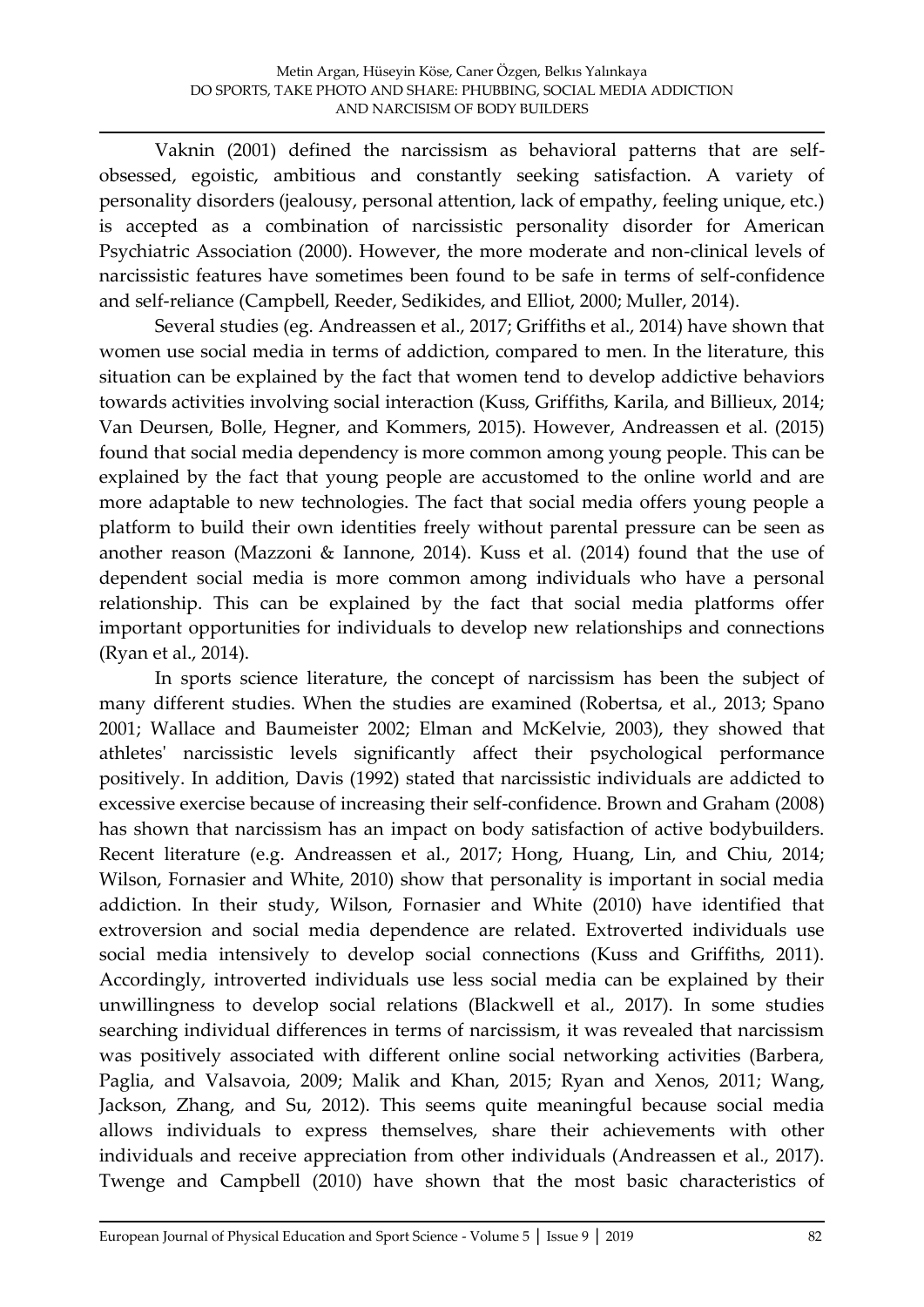narcissistic individuals are exaggerated positively about their personalities. Social media platforms allow narcissistic individuals to present their personalities in the way they want. This situation allows narcissistic individuals to create shallow relationships in terms of emotionally and superficially (Ekşi, 2012), and provides important clues about social media addiction with narcissism. According to this information, the second hypothesis of this research is as follow.

**H<sup>02</sup>** There is a positive relationship between social media addiction and narcissism levels of body builders.

#### **3. Material and Methods**

#### **3.1 Sampling**

Convenience sampling method were used to reach 319 individuals who are interested in various levels of bodybuilding. The data were collected by researchers in 10 different sport facilities in Eskisehir, Turkey. Each survey took about 12 minutes to complete. The questionnaires were not distributed to individuals who did not want to participate in the study and who stated that they were doing body building less than 2 years. The participation in the research was voluntary. In scope of the study, a total of 380 questionnaires were distributed and 61 of them were not included in the study due to incomplete and incorrect coding. The sample of the study 319 body builders, of whom 67,4 % were male and 32,6 % were female and 74.9 % were between the ages 18 to 25. Also, 67.4% of the participants have an average of 4 to 7 trainings per week. Previous studies with athletes of body building in the literature (e.g. Emini, and Bond, 2014; Smith and Hale, 2004) it is possible to see that the participants were similarly distributed. According to this information, it can be stated that the research sample can be similarly represent the research universe.

#### **3.2 Instruments**

A questionnaire form consisting of two parts was developed in the scope of the study. In the first part, there are items aimed to determine social media addiction and phubbing levels of participants. They indicated their response on a five-point Likerttype scale with anchors (1) strongly disagree to (5) strongly agree. The second part of the questionnaire included nine questions to determine the demographic characteristics of the bodybuilders. In order to reveal the levels of phubbing and social media addiction of participants, the scale developed by Karadağ et al. (2015) was used. In addition, to determine the levels of narcissism of the participants the scale developed by Ames, Rose, and Anderson, (2006) was used. The translation back translation method was used to provide the measurement equivalence of the items included in the study. Hambleton and Kanjee (1993) stated that this method is mandatory for measurement equivalence. All statements included in the study were first translated into English by two academicians working in the field of sports science and then translated into Turkish and the possible language problems were prevented. In this respect, it is accepted that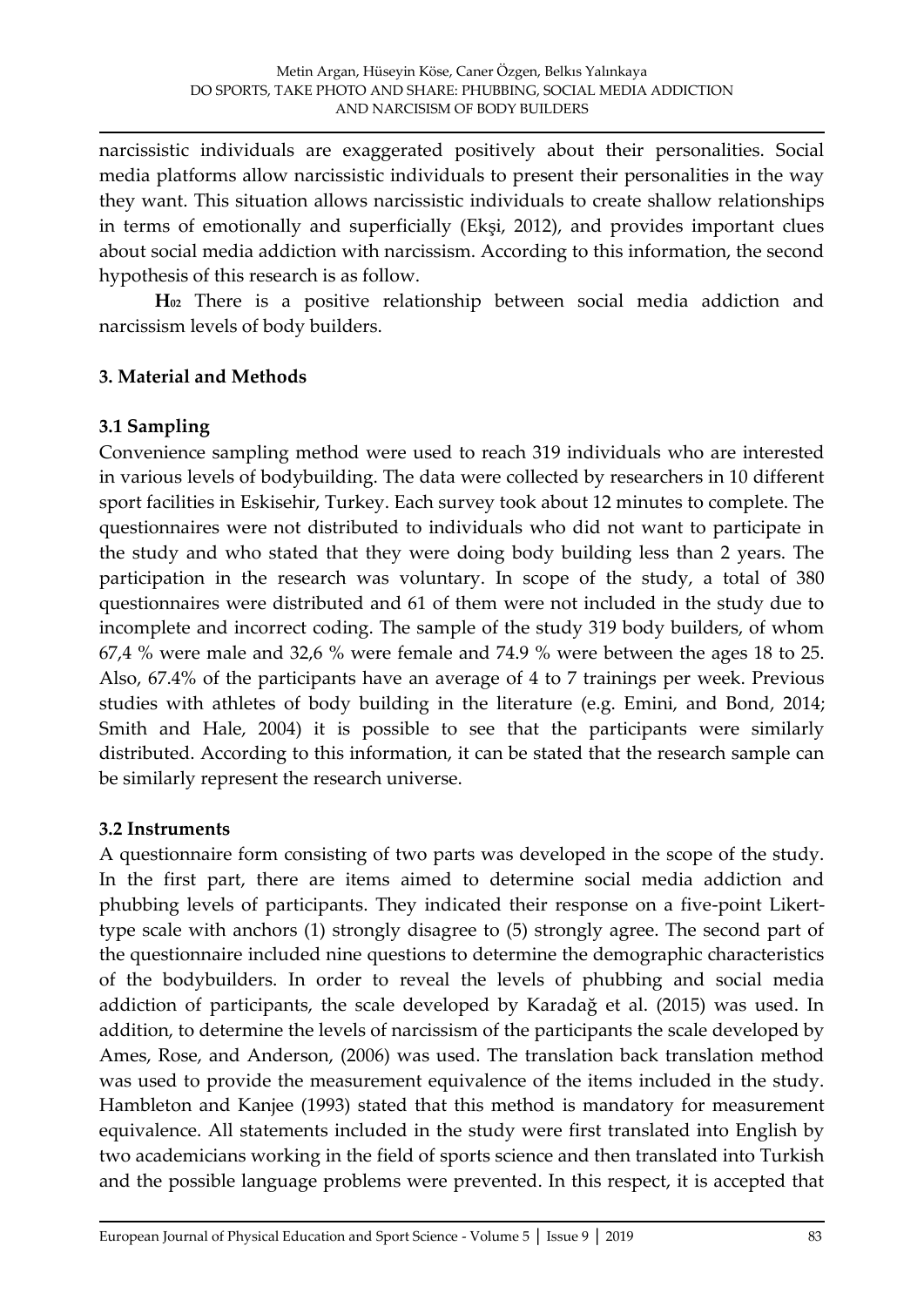all items included in the study represent the original ones. To ensure the control of the questionnaire form in terms of clarity, the suggested method by Babbie (1998) were applied. So, a pilot study was conducted with 30 bodybuilders within the universe of the study. Some arrangements were done from the feedback received from the athletes and final version of the questionnaire was prepared.

# **4. Results**

Hair et al., (2006) defined structural equation modeling (SEM) as a research procedure that demonstrates multiple relationships between different structures. The research procedure is tested in the literature with a two-stage approach, measurement and structural. Within the scope of the measurement model, first, the relationship between the variables and the structures is verified, while the causal relationships are tested in the context of the structural model. In the study, which aims to explore the causal relationships between different structures it is appropriate to use the SEM procedure. In accordance with this information, the research model was tested by Amos 20 program with a two-stage approach consisting of measurement and structural model within the scope of SEM application.

# **4.1 Measurement model**

Phubbing scale dimensions, communication disorder (4 items), phone obsession (5 items), control of social media addiction dimensions (5 items), sharing (5 items) and narcissism scale (16 items) were tested within confirmatory factor analysis.

It was revealed that the goodness of fit obtained within the scope of the analysis is above the values suggested in the literature.  $(X^2= 1033,88 \text{ p=0,000}, X2/SD =1,89,$ GFI=0,843, CFI = 0,916, TLI = 0,908, IFI =0,917, RMSEA =0,053).

# **4.2 Findings about the validity and reliability of the scale**

In order to reveal the validity and reliability levels of the structures included in the study, various validity and reliability analyzes proposed in the literature were used. For this purpose, AVE (average variance extracted) values of all structures were calculated in order to determine the suitability of the measurement model (discriminant validity). Fornell and Larcker (1981) stated that all values should be 0.5 or higher. As a result of the analyzes, all values were over 0.5. Stimson, Carmines and Zeller (1978) stated that all of the expressions included in the study were 0.6 and above, and thus they would verify the relationship between the expressions and the related structures. Also, it was determined that the factor loadings of all statements within the research were over 0.6. In order to reveal the external validity of the measurement model, the relations of all structures with each other were examined and it was determined that all structures had significant relations with each other but no relationship was over 0.85. Malhotra and Peterson (2006) stated that the Cronbach's alpha coefficients should be 0.6 and above to ensure the reliability of the structures. So, as a result of the analyzes, Cronbach's alpha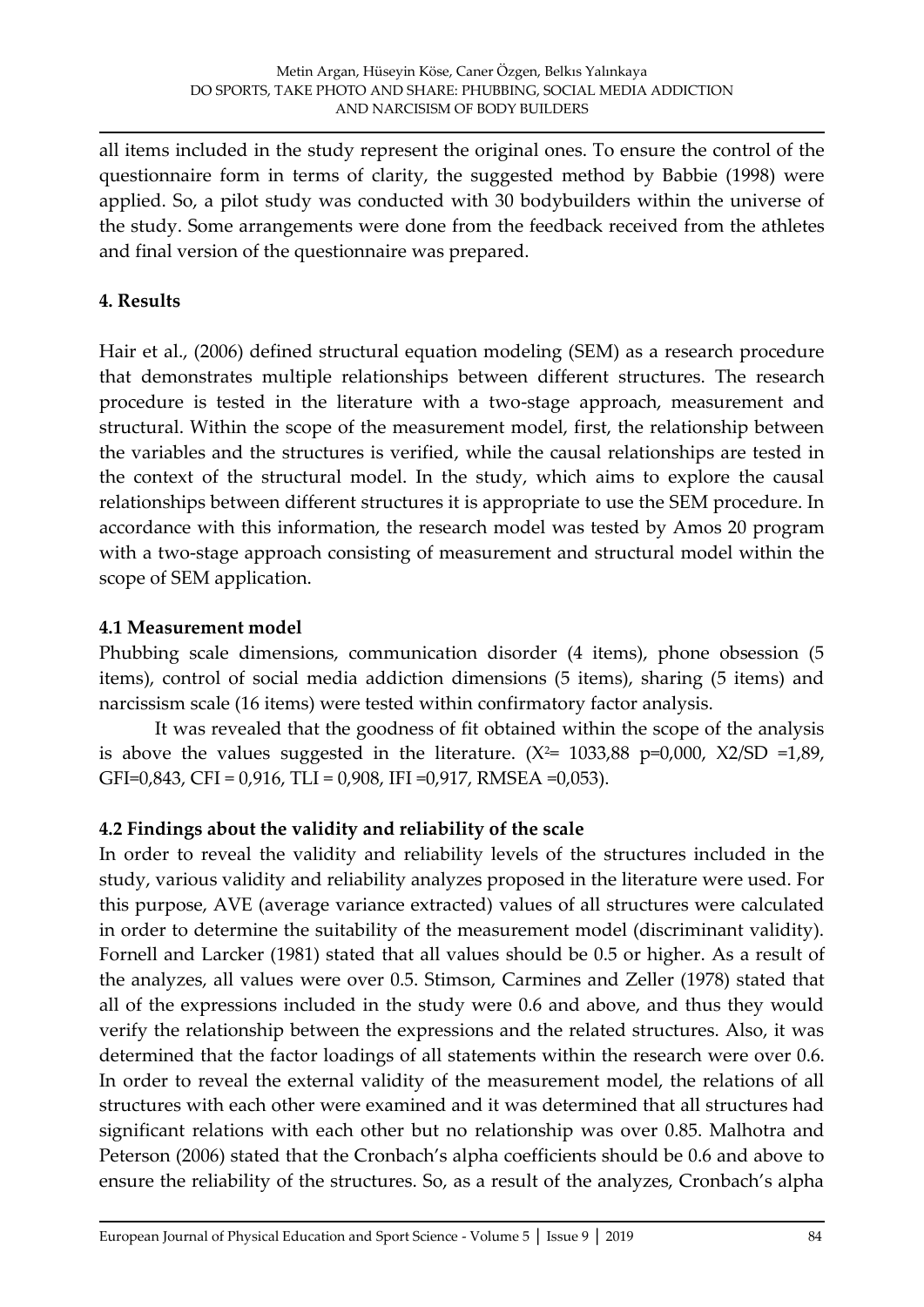reliability coefficients of all structures were found to be over 0.6. It can be stated that the research model is valid and reliable, in this sense, structural model can be created.

| Table 1: Result of the measurement model                                       |                        |  |  |  |
|--------------------------------------------------------------------------------|------------------------|--|--|--|
| Constructs                                                                     | <b>Factor Loadings</b> |  |  |  |
| Social media addiction (Controlling)                                           |                        |  |  |  |
| (AVE: ,507), (Cronbach's alpha: ,879), (CR: ,837)                              |                        |  |  |  |
| I check over my social media [e.g. Twitter, Facebook] accounts even if I have  | ,858                   |  |  |  |
| something else to do.                                                          |                        |  |  |  |
| I check over my social media accounts whenever possible.                       | ,911                   |  |  |  |
| I check over the accounts of the people I know in social media.                | ,567                   |  |  |  |
| I check over the accounts of the people I don't know in social media.          | ,558                   |  |  |  |
| I prefer to use social media rather than watch television.                     | ,579                   |  |  |  |
| Social media addiction (Sharing)                                               |                        |  |  |  |
| (AVE: ,506), (Cronbach's alpha: ,678), (CR: ,835)                              |                        |  |  |  |
| I share what I did, what is going on with life and momentary events in social  | ,815                   |  |  |  |
| media.                                                                         |                        |  |  |  |
| I follow activities, momentary events, popular videos and trend topics in      | ,734                   |  |  |  |
| social media.                                                                  |                        |  |  |  |
| I wonder whether my friends read my posts or not.                              | ,698                   |  |  |  |
| I communicate with my friends through social media rather than talk to them    | ,711                   |  |  |  |
| face to face.                                                                  |                        |  |  |  |
| I follow the daily events and current affairs using social networks.           | ,579                   |  |  |  |
| Phubbing (Communication disturbance)                                           |                        |  |  |  |
| (AVE: ,537), (Cronbach's alpha: ,864), (CR: ,852)                              |                        |  |  |  |
| My eyes start wandering on my phone when I'm together with others.             | ,747                   |  |  |  |
| I am always busy with my mobile phone when I'm with my friends.                | ,815                   |  |  |  |
| People complain about me dealing with my mobile phone.                         | ,749                   |  |  |  |
| I'm busy with my mobile phone when I'm with friends.                           | ,635                   |  |  |  |
| The time allocated to social, activities decreases because of my mobile phone. | ,705                   |  |  |  |
| Phubbing (Phone obsession)                                                     |                        |  |  |  |
| (AVE: ,552), (Cronbach's alpha: ,895), (CR: ,830)                              |                        |  |  |  |
| My phone is always within my reach.                                            | ,618                   |  |  |  |
| When I wake up in the morning, I first check the messages on my phone.         | ,738                   |  |  |  |
| I feel incomplete without my mobile phone.                                     | ,805                   |  |  |  |
| My mobile phone use increases day by day.                                      | ,795                   |  |  |  |
| Narcissism                                                                     |                        |  |  |  |
| (AVE: ,508), (Cronbach's alpha: ,700), (CR: ,912)                              |                        |  |  |  |
| I know that I am good because everybody keeps telling me so                    | ,659                   |  |  |  |
| I like to be the center of attention                                           | ,720                   |  |  |  |
| I think I am a special person                                                  | ,748                   |  |  |  |
| I like having authority over people                                            | ,686                   |  |  |  |
| I find it easy to manipulate people                                            | ,700                   |  |  |  |
| I insist upon getting the respect that is due me                               | ,698                   |  |  |  |
| I am apt to show off if I get the chance                                       | ,693                   |  |  |  |
| I always know what I am doing                                                  | ,625                   |  |  |  |
| Everybody likes to hear my stories                                             | ,722                   |  |  |  |
| I expect a great deal from other people                                        | ,594                   |  |  |  |
| I really like to be the center of attention                                    | ,738                   |  |  |  |

[European Journal of Physical Education and Sport Science -](http://oapub.org/edu/index.php/ejep) Volume 5 | Issue 9 | 2019 85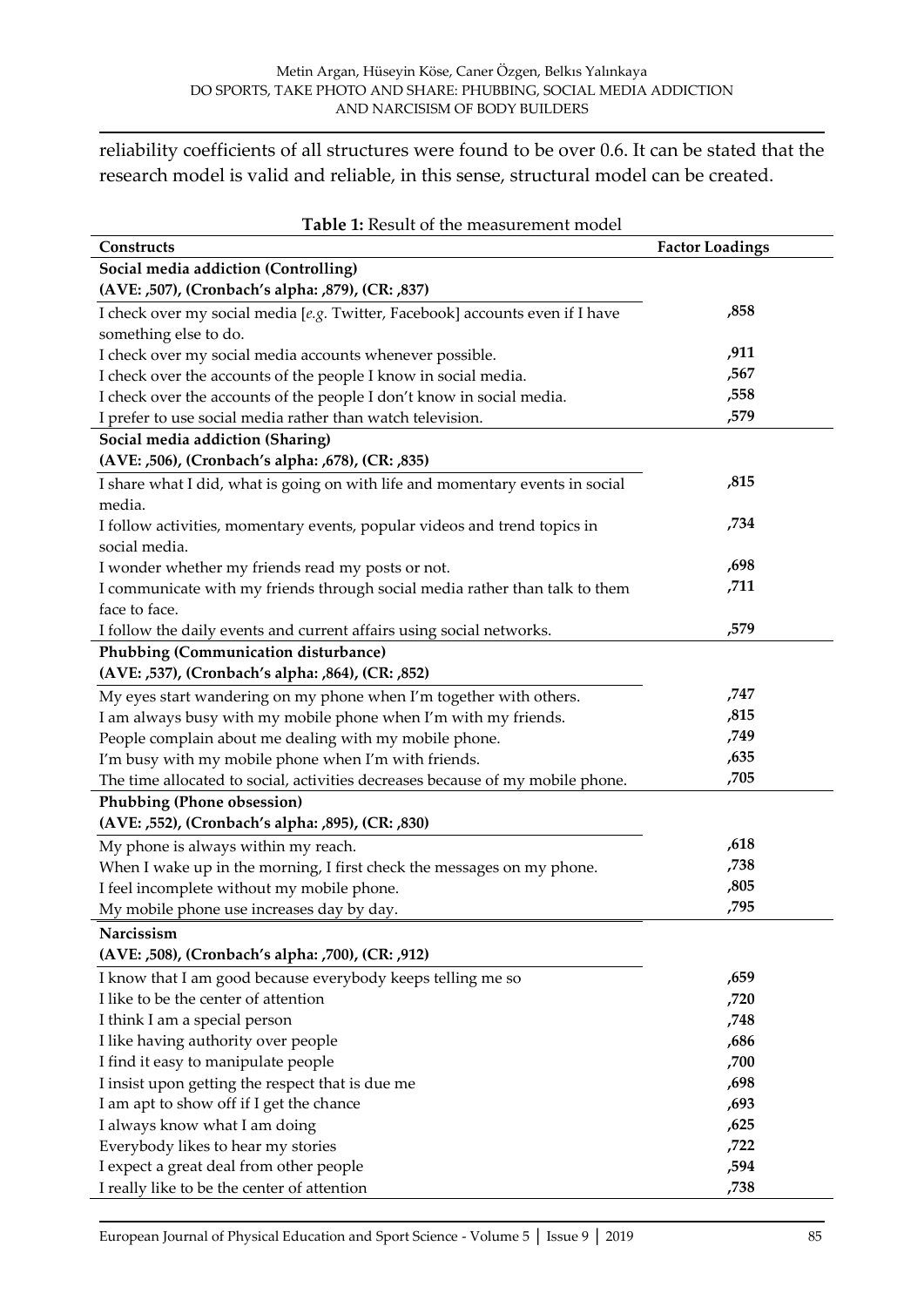| People always seem to recognize my authority<br>,759       |  |
|------------------------------------------------------------|--|
| I am going to be a great person<br>.768                    |  |
| I can make anybody believe anything I want them to<br>,732 |  |
| I am more capable than other people<br>.616                |  |
| I am an extraordinary person<br>.693                       |  |

**Fit Indices:** (X2= 1033,88 p=0,000, X2/SD =1,89, GFI=0,843, CFI = 0,916, TLI = 0,908, IFI =0,917, RMSEA  $=0,053$ )

#### **4.3. Structural Model**

After testing and validating the measurement model, a research model was created (Figure 1). The results show that the goodness of fit results is above the values suggested in the literature.

In line with this information, research hypotheses were tested within the model framework. ( $X^2$ = 1022,173 p=0,000,  $X2/SD$  =1,865, GFI=0,845, CFI = 0,918, TLI = 0,911, IFI =0,919, RMSEA =0,052).



**Figure 1:** Structural model

# **4.3. Hypothesis testing**

As a result of the hypothesis tests, two hypotheses in the scope of the research were accepted  $(p<0.001)$ . In this context, it was revealed that there is a high and positive correlation between phubbing levels of bodybuilders and their social media addiction levels. Also, it is found that there is a high and positive relationship between social media addiction and the narcissism levels of athletes (Table-2).

| <b>Table 2:</b> Result of the research model          |             |         |            |  |
|-------------------------------------------------------|-------------|---------|------------|--|
| Analysis                                              | Coefficient | T-value | Result     |  |
| $H1$ Social media addiction $\leftarrow$ -- Phubbing  | ,866        | 6.21    | Accepted** |  |
| H <sup>2</sup> Narcissism <--- Social media addiction | .892        | 4.30    | Accepted** |  |

# **5. Discussion**

This research is designed to explore the relationships between the levels of phubbing, social media addiction and narcissism levels of bodybuilding athletes. In this context, two research hypotheses were accepted as a result of the analyzes within the scope of the research. The social media phenomenon that has created such a deep dependency on the computer environment has gained a new form through smartphones that are always on the side of the individuals. Wilson et al., (2010) stated that the overuse of the use of social media today is a kind of addiction. In parallel with the subject, and in the recent literature, there are studies revealing that the social media is a new and rapidly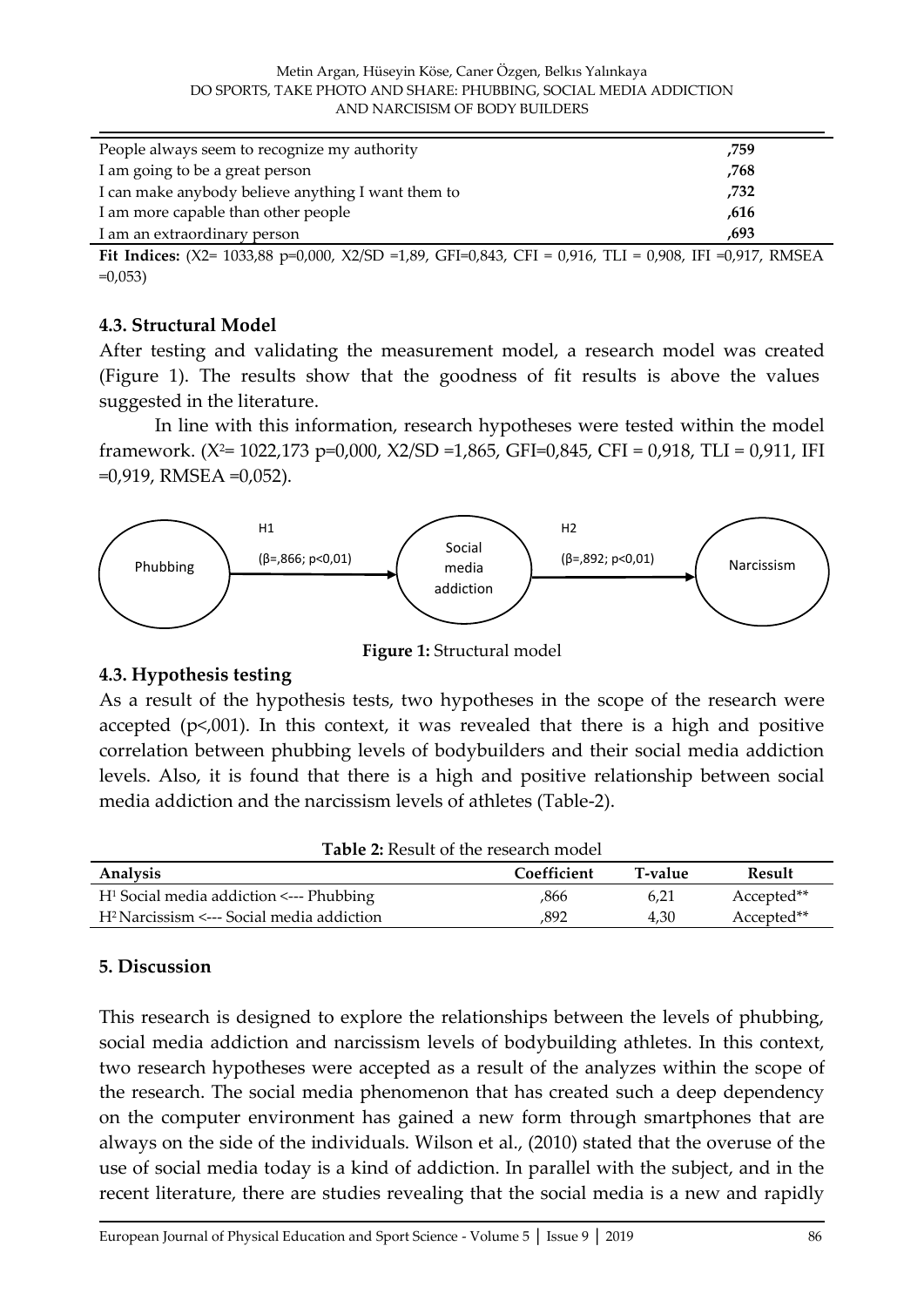developing area of addiction (Karaiskos et al., 2010; Turel and Serenko, 2012). However, these applications provide the opportunity to see the effects of an individual's views, ideas and desires on a wider environment than the real environment without being familiar with acquaintances. Kwon et al. (2013) stated that this situation creates social media addiction in individuals. In their study, Salehan and Negahban (2013) found that social media loyalty is one of the leading structures associated with cell phone loyalty. In the light of this information, it has been suggested that there is a relationship between social media addiction and phubbing behavior in the study. As a result of the analyzes, it is revealed that there is a high and positive relationship between these two structures in bodybuilders.

In parallel, Karadağ et al. (2015) found that social media addiction triggered phubbing behavior among university students. The results obtained in the study support this relationship in the literature in different sample groups. As today, beautiful and attractive physical appearance is emphasized in the past societies. Thus, individuals make intensive efforts to have aesthetic physics. This situation has transformed the body appearance into a very important condition for the developing new age and the body is considered not only biologically, but also as a social and psychological product (Raghibi and Minakhany, 2012). In various researches conducted in previous periods about smartphones (Arkin, 1981; Leary 1992; Hart, Leary, and Rejeski, 1989), it was revealed that one of the most important motivations of individuals to exercise is self-presentation in social environments. Social media sites such as Facebook, Twitter, and Instagram, which allow sharing of photos, videos, sounds, texts and images, offer great opportunities to get the appreciatel, approval and opinions of third parties (Malita, 2011). In addition, Crawford and Eklund (1994) stated that the theoretical background of self-presentation is important in understanding the exercise behaviors of individuals. In various studies (eg, Seidman, 2012; Zhao, Grasmuck, and Martin, 2008), it has been revealed that one of the most important motivations of social media usage is self-presentation. In parallel with our research, for body builders; their most important product is their body and the motivation to present their bodies in social media can be shown one of the most important reason. However, in the light of research in the literature, if the subject is examined in another dimension, Forest and Wood (2012) found that individuals to express themselves who are lack of selfconfidence think that social media is a safer place than individuals with high selfconfidence. In parallel with this research, there are various studies in the literature that reveal negative correlations between high self-esteem and social media usage (eg, Hong et al., 2014; Wang et al., 2012; Wilson et al., 2010). These results reveal the necessity to examine the subject by different studies.

McCabe and Ricciardelli (2004) stated that the importance of appearance of individuals includes not only what a person looks like, but also a number of indicators related to health status, fitness and general well-being. Sport is one of the most important ways to improve physical appearance. For a long time, bodybuilding has started to gain popularity in this sense. The desire of the individual to draw attention in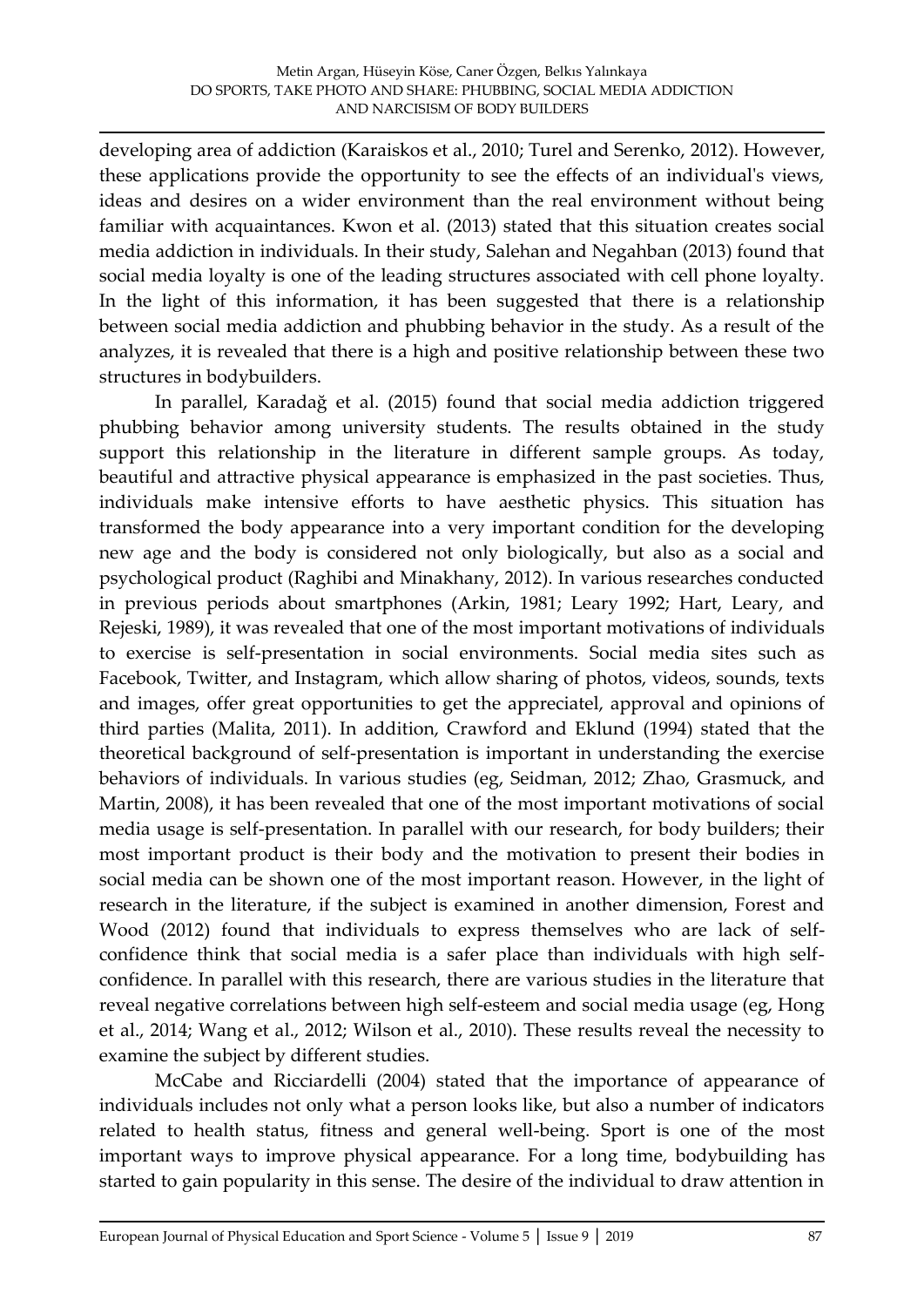to the public and to be appreciated by others are some of the most important motivations of bodybuilding (Leary, 1992). In his study, Yavari (2014) showed that the narcissistic levels of individuals who are interested in bodybuilding are higher than others. In this context, it can be stated that bodybuilding causes individuals to exhibit narcissistic behaviors. In fact, this situation often brings along a variety of behavior disorders such as eating, anabolic steroid usage among individuals who are engaged in this sport (Martin and Leary, 2001). This result may cause behavioral disorders that may adversely affect many habitats such as social, family and workplace relationships. Findings from this research can be examples of phubbing depending on social media addiction. This information supports the second hypothesis of the study, the relationship between phubbing and narcissism. Bianchi and Philips (2005) underlined that individuals tend to use their mobile phones in both suitable and inappropriate environments. When people realize the frequent phubbing behavior around them, they can conclude that this behavior is socially acceptable (Ross, 1977). In their study, Chotpitayasunondh and Douglas (2016), revealed that exposure to phubbing behavior is an indication of how much phubbing behavior the individual will exhibit in the future. Phubbing is a disgruntled action for those exposed to this behavior [\(http://stopphubbing.com\)](http://stopphubbing.com/). In response to discontented actions, individuals tend to retaliate (Falk and Fischbacher, 2006; Keysar et al., 2008). This situation can be expressed among the reasons of the spread of phubbing behavior among bodybuilders.

# **6. Limitations and future research**

As with all research this research contains various limitations, and in line with these limitations, some suggestions for similar studies can be put forward. Within the research, convenience sampling method was used and this reduces the generalizability of the research. More generalizable results can be obtained from new research structured using probabilistic sampling methods. In addition, only bodybuilders were included in this study. Different results can be obtained from new researches that will be formed with athletes from different sports branches.

Our research has been carried out with Turkish athletes, similar interactions with athletes from different cultures can be observed in the intercultural exchange of phubbing. Similar models to be created by adding different structures, different variables affecting research structures can be revealed.

# **About the Author(s)**

**Metin Argan** is a Professor of Marketing and Sport Marketing at Eskisehir Technical University. His research, publications, and teaching are centered on marketing strategy, particularly in sports marketing, entertainment marketing, leisure and sponsorship contexts. He has published in Journal of International Consumer Marketing, innovative marketing, World Leisure Journal, and reviewed for marketing and business journals including Journal of Nonprofit & Public Sector Marketing, Scandinavian Journal of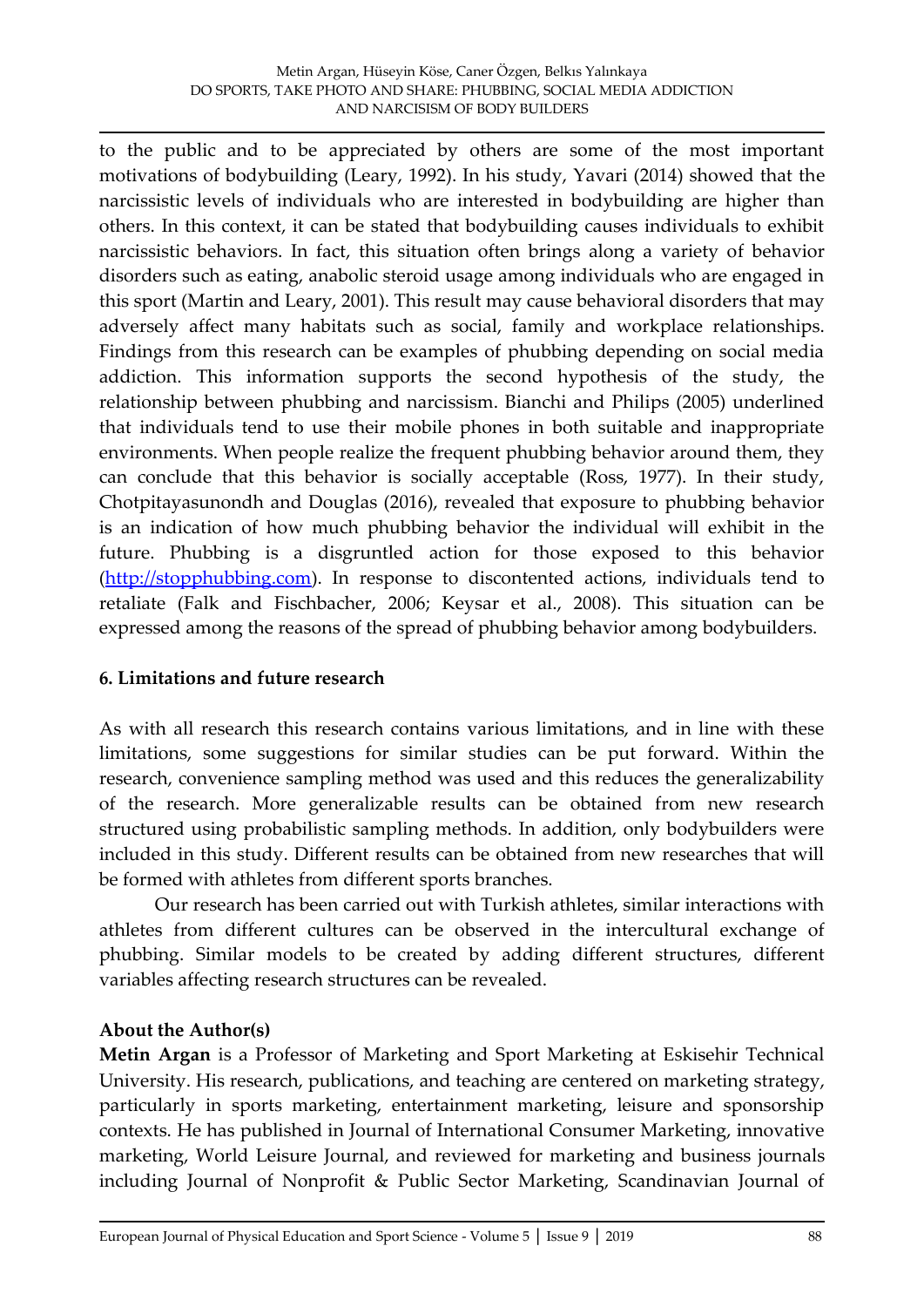Hospitality and Tourism, and Computers in Human Behavior. He presented papers in international based conferences in many countries such as USA, Australia, Canada, Argentina, South Korea, Philippines, Taiwan, France, Hungarian, Greece, Slovenia, Czech Republic etc.

**Huseyin Kose** is a Ph.D. at Eskisehir Technical University, Faculty of Sport Sciences, Department of Sport Management. He is the assistant manager of Sport Management department and his studies are on Customer Relationship Management in Sport and Human Resources Management in Sport.

**Caner Özgen** is a Ph.D. at Eskisehir Technical University, Faculty of Sport Sciences, Department of Sport Management.. His current research interests are marketing in sports and fan behavior. He has won the best paper award at 14th International Sports Sciences Congress in Belek/Antalya 2016 the name of the research was *"According to Spectators Perspective, a Study Which Investigate on Reduction Reasons of The Spectators in 2014-2015 Turkish Football Super League"*.

**Belkıs Yalınkaya** is a graduate student of dept. of Sport Management, Faculty of Sport Sciences, Anadolu University.

# **References**

- American Psychiatric Association, (2000). Diagnostic and statistical manual of mental disorders (4th ed., text revision). Washington, DC: American Psychiatric Association.
- Ames, D. R., Rose, P., & Anderson, C. P. (2006). The NPI-16 as a short measure of narcissism. Journal of research in personality, 40(4), 440-450.
- Allen, K. A., Ryan, T., Gray, D. L., McInerney, D. M., & Waters, L. (2014). Social media use and social connectedness in adolescents: The positives and the potential pitfalls. The Educational and Developmental Psychologist, 31(1), 18-31.
- Andreassen, C. S., Pallesen, S., & Griffiths, M. D. (2017). The relationship between addictive use of social media, narcissism, and self-esteem: Findings from a large national survey. Addictive Behaviors, 64, 287-293.
- Arkin, R. M. (1981). Self-presentation styles. Impression management theory and social psychological research, 311, 334.
- Babbie, E. R. (1998). The practice of social research (Vol. 112). Belmont, CA: Wadsworth publishing company.
- Barbera, L. D., Paglia, L. F., & Valsavoia, R. (2009). Social network and addiction. Stud Health Technol Inform, 144, 33-36.
- Blackwell, D., Leaman, C., Tramposch, R., Osborne, C., & Liss, M. (2017). Extraversion, neuroticism, attachment style and fear of missing out as predictors of social media use and addiction. Personality and Individual Differences, 116, 69-72.
- Boyd, D. M., & Ellison, N. B. (2007). Social network sites: Definition, history, and scholarship. Journal of computer‐mediated Communication, 13(1), 210-230.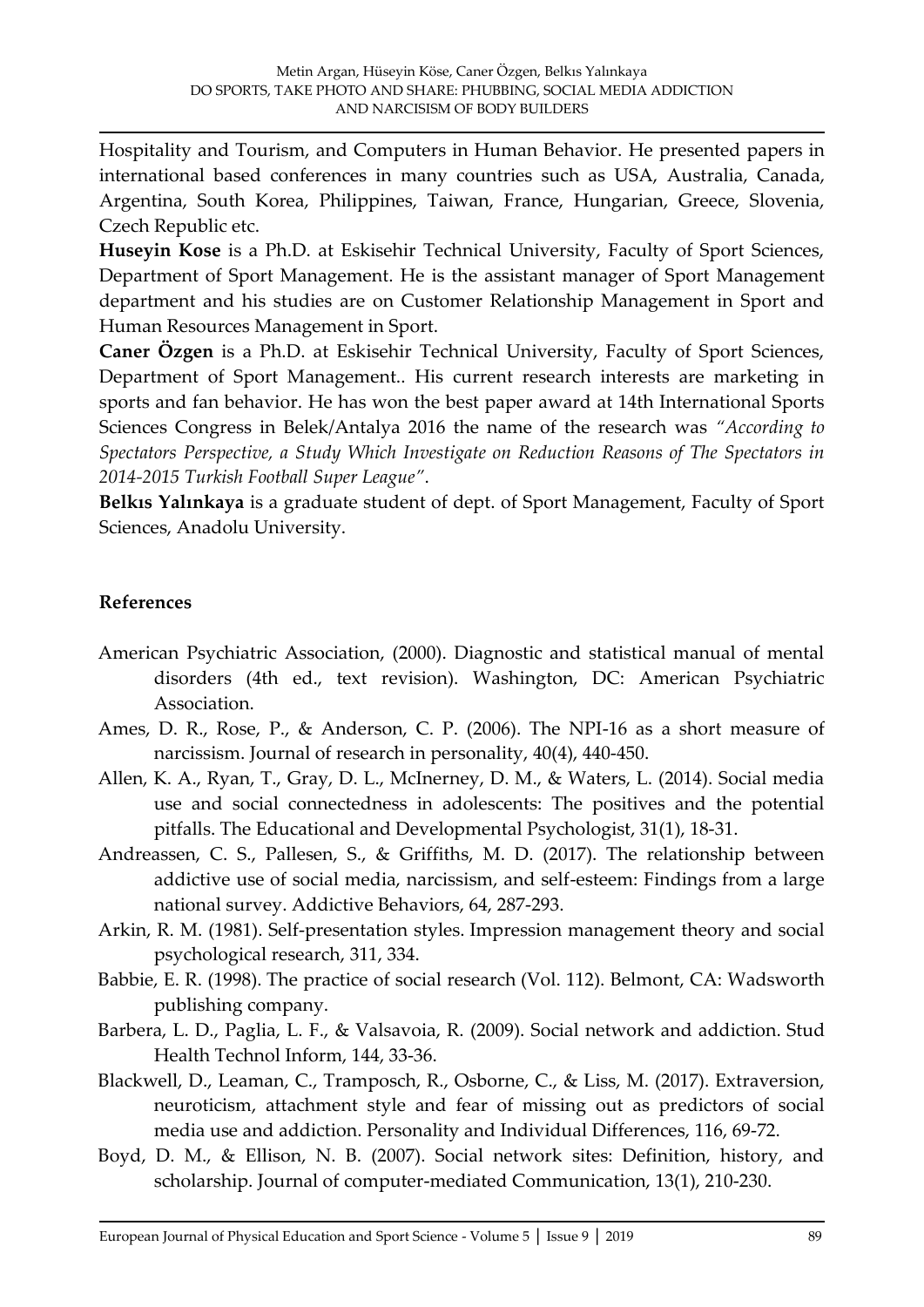- Brown, J., & Graham, D. (2008). Body satisfaction in gym-active males: An exploration of sexuality, gender, and narcissism. Sex Roles, 59(1-2), 94-106.
- Bianchi, A., & Phillips, J.G. (2005). Psychological Predictors of Problem Mobile Phone Use. CyberPsychology & Behavior. Volume 8, Number 1, 2005.
- Campbell, W. K., Reeder, G. D., Sedikides, C., & Elliot, A. J. (2000). Narcissism and comparative self-enhancement strategies. Journal of Research in Personality, 34(3), 329-347.
- Charlton, J. P., & Danforth, I. D. (2007). Distinguishing addiction and high engagement in the context of online game playing. Computers in Human Behavior, 23(3), 1531-1548.
- Chotpitayasunondh, V., & Douglas, K. M. (2016). How "phubbing" becomes the norm: The antecedents and consequences of snubbing via smartphone. Computers in Human Behavior, 63, 9-18.
- Crawford, S., & Eklund, R. C. (1994). Social physique anxiety, reasons for exercise, and attitudes toward exercise settings. Journal of sport and exercise psychology, 16(1), 70-82.
- Davis, C. (1992). Body image, dieting behaviors, and personality factors: A study of high-performance female athletes. International Journal of Sport Psychology, 23, 179-192.
- Davis, R. A. (2001). A cognitive-behavioral model of pathological Internet use. Computers in human behavior, 17(2), 187-195.
- Eksi, F. (2012). Examination of Narcissistic Personality Traits' Predicting Level of Internet Addiction and Cyber Bullying through Path Analysis. Educational Sciences: Theory and Practice, 12(3), 1694-1706.
- Elman, W. F., & McKelvie, S. J. (2003). Narcissism in football players: Stereotype or reality. Athletic Insight, 5(1), 1-9.
- Emini, N. N., & Bond, M. J. (2014). Motivational and psychological correlates of bodybuilding dependence. Journal of behavioral addictions, 3(3), 182-188.
- Falaki, H., Lymberopoulos, D., Mahajan, R., Kandula, S., & Estrin, D. (2010, November). A first look at traffic on smartphones. In Proceedings of the 10th ACM SIGCOMM conference on Internet measurement (pp. 281-287). ACM.
- Falk, A., & Fischbacher, U. (2006). A theory of reciprocity. Games and economic behavior, 54(2), 293-315.
- Forest, A. L., & Wood, J. V. (2012). When social networking is not working: Individuals with low self-esteem recognize but do not reap the benefits of self-disclosure on Facebook. Psychological science, 23(3), 295-302.
- Fornell, C., & Larcker, D. F. (1981). Structural equation models with unobservable variables and measurement error: Algebra and statistics. Journal of marketing research, 382-388.
- Griffiths, M. (2005). A 'components' model of addiction within a biopsychosocial framework. Journal of Substance use, 10(4), 191-197.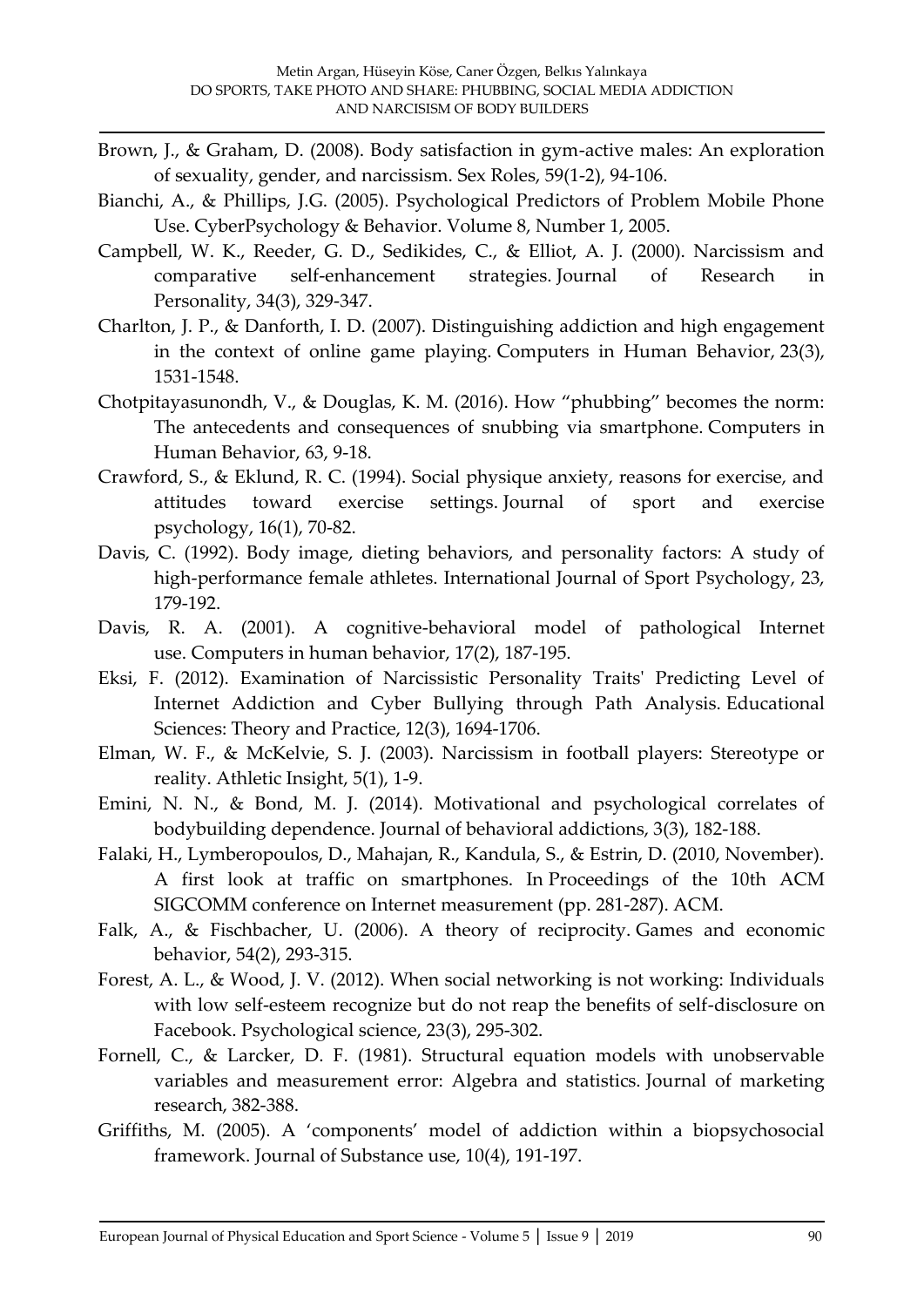- Griffiths, M. D., Kuss, D. J., & Demetrovics, Z. (2014). Social networking addiction: An overview of preliminary findings. In Behavioral addictions (pp. 119-141).
- Gummesson, E. (2004). Return on relationships (ROR): the value of relationship marketing and CRM in business-to-business contexts. Journal of Business & Industrial Marketing, 19(2), 136-148.
- Hambleton, R. K., & Kanjee, A. (1993). Enhancing the Validity of Cross-Cultural Studies: Improvements in Instrument Translation Methods.
- Hair, J. F., Black, W. C., Babin, B. J., Anderson, R. E., & Tatham, R. L. (2006). Multivariate data analysis (Vol. 6).
- Hart, E. A., Leary, M. R., & Rejeski, W. J. (1989). Tie measurement of social physique anxiety. Journal of Sport and exercise Psychology, 11(1), 94-104.

[http://stopphubbing.com](http://stopphubbing.com/)

- Hong, F. Y., Huang, D. H., Lin, H. Y., & Chiu, S. L. (2014). Analysis of the psychological traits, Facebook usage, and Facebook addiction model of Taiwanese university students. Telematics and Informatics, 31(4), 597-606.
- Karadağ, E., Tosuntaş, Ş. B., Erzen, E., Duru, P., Bostan, N., Şahin, B. M., ... & Babadağ, B. (2015). Determinants of phubbing, which is the sum of many virtual addictions: A structural equation model. Journal of behavioral addictions, 4(2), 60-74.
- Karaiskos, D., Tzavellas, E., Balta, G., & Paparrigopoulos, T. (2010). P02-232-Social network addiction: a new clinical disorder?. European Psychiatry, 25, 855.
- Keysar, B., Converse, B. A., Wang, J., & Epley, N. (2008). Reciprocity is not give and take: Asymmetric reciprocity to positive and negative acts. Psychological Science, 19(12), 1280-1286.
- Kuss, D. J., & Griffiths, M. D. (2011). Online social networking and addiction—a review of the psychological literature. International journal of environmental research and public health, 8(9), 3528-3552.
- Kuss, D., D Griffiths, M., Karila, L., & Billieux, J. (2014). Internet addiction: a systematic review of epidemiological research for the last decade. Current pharmaceutical design, 20(25), 4026-4052.
- Kwon, M., Kim, D. J., Cho, H., & Yang, S. (2013). The smartphone addiction scale: development and validation of a short version for adolescents. PloS one, 8(12), e83558.
- Leary, M. R. (1992). Self-presentational processes in exercise and sport. Journal of sport and exercise psychology, 14(4), 339-351.
- Malhotra, N. K., & Peterson, M. (2006). Basic Research Marketing: A decision-making approach.
- Malik, S., & Khan, M. (2015). Impact of facebook addiction on narcissistic behavior and self-esteem among students. J Pak Med Assoc, 65(3), 260-263.
- Malita, L. (2011). Social media time management tools and tips. Procedia Computer Science, 3, 747-753.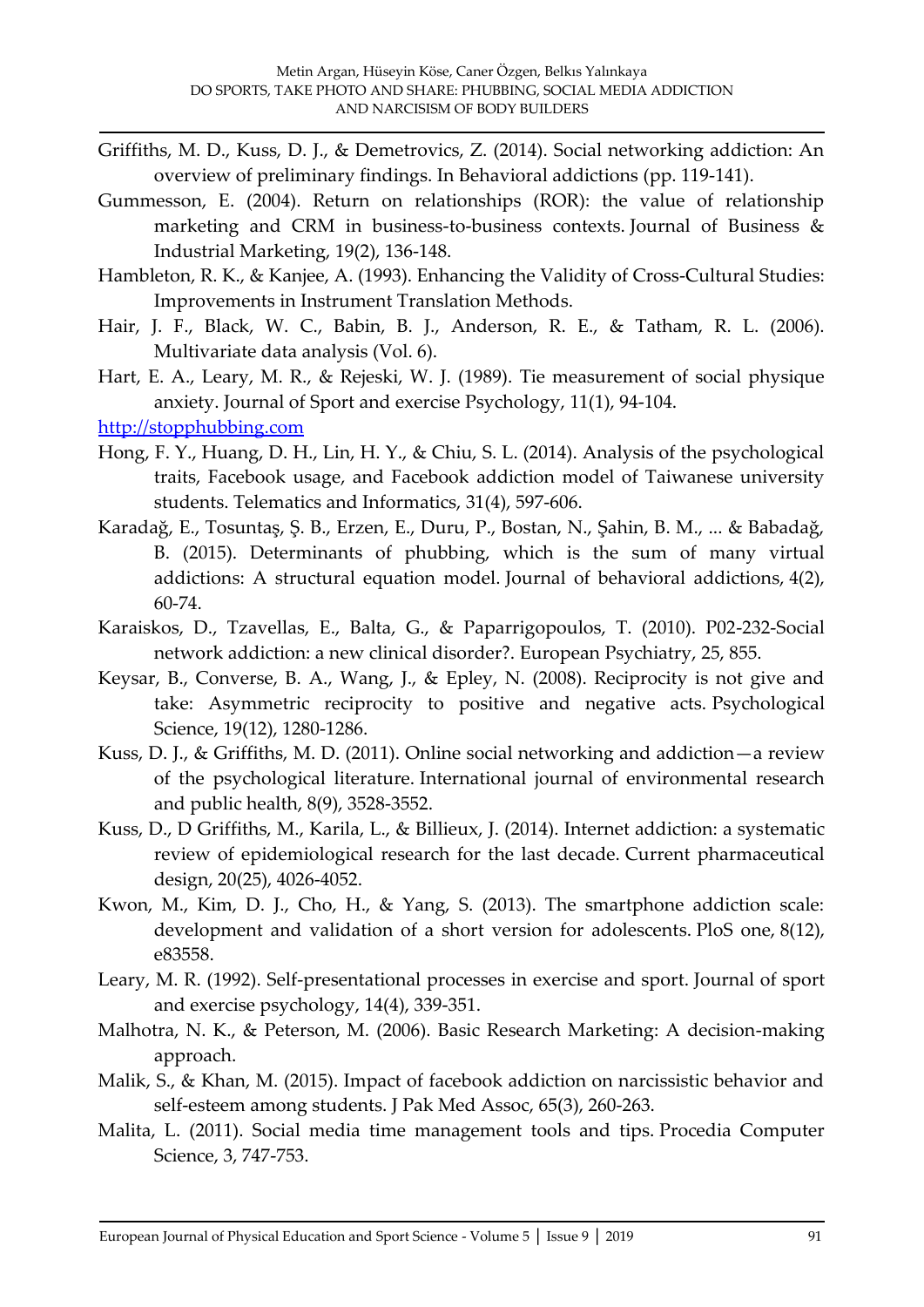- Martin, K. A., & Leary, M. R. (2001). Self-presentational determinants of health risk behavior among college freshmen. Psychology and Health, 16(1), 17-27.
- Mazzoni, E., & Iannone, M. (2014). From high school to university: Impact of social networking sites on social capital in the transitions of emerging adults. British Journal of Educational Technology, 45(2), 303-315.
- McCabe, M. P., & Ricciardelli, L. A. (2004). Body image dissatisfaction among males across the lifespan: A review of past literature. Journal of psychosomatic research, 56(6), 675-685.
- Müller, N. (2014). Immunology of schizophrenia. Neuroimmunomodulation, 21(2-3), 109-116.
- Raghibi, M., & Minakhany, G. (2012). Body management and its relation with body image and self concept. Knowledge & research in applied psychology, 12(46), 72- 81.
- Robertsa, R., Woodmana, T., Hardya, L., Davisb, L., & Wallacec, H. M. (2013). Psychological Skills Do Not Always Help Performance:The Moderating Role of Narcissism. Journal of Applied Sport Psychology, 25(3), 316-325.
- Ross, L. (1977). The intuitive psychologist and his shortcomings: Distortions in the attribution process. In Advances in experimental social psychology (Vol. 10, pp. 173-220). Academic Press.
- Ryan, T., & Xenos, S. (2011). Who uses Facebook? An investigation into the relationship between the Big Five, shyness, narcissism, loneliness, and Facebook usage. Computers in human behavior, 27(5), 1658-1664.
- Ryan, T., Chester, A., Reece, J., & Xenos, S. (2014). The uses and abuses of Facebook: A review of Facebook addiction.
- Salehan, M., & Negahban, A. (2013). Social networking on smartphones: When mobile phones become addictive. Computers in Human Behavior, 29(6), 2632-2639.
- Seidman, G. (2013). Self-presentation and belonging on Facebook: How personality influences social media use and motivations. Personality and Individual Differences, 54(3), 402-407.
- Smith, D., & Hale, B. (2004). Validity and factor structure of the bodybuilding dependence scale. British journal of sports medicine, 38(2), 177-181.
- Spano, L. (2001). The relationship between exercise and anxiety, obsessivecompulsiveness, compulsiveness, and narcissism. Personality and Individual Differences, 49(2), 87-93.
- Stimson, J. A., Carmines, E. G., & Zeller, R. A. (1978). Interpreting polynomial regression. Sociological Methods & Research, 6(4), 515-524.
- Turel, O., Serenko, A., & Giles, P. (2011). Integrating technology addiction and use: An empirical investigation of online auction users. Mis Quarterly, 35(4), 1043-1062.
- Turel, O., & Serenko, A. (2012). The benefits and dangers of enjoyment with social networking websites. European Journal of Information Systems, 21(5), 512-528.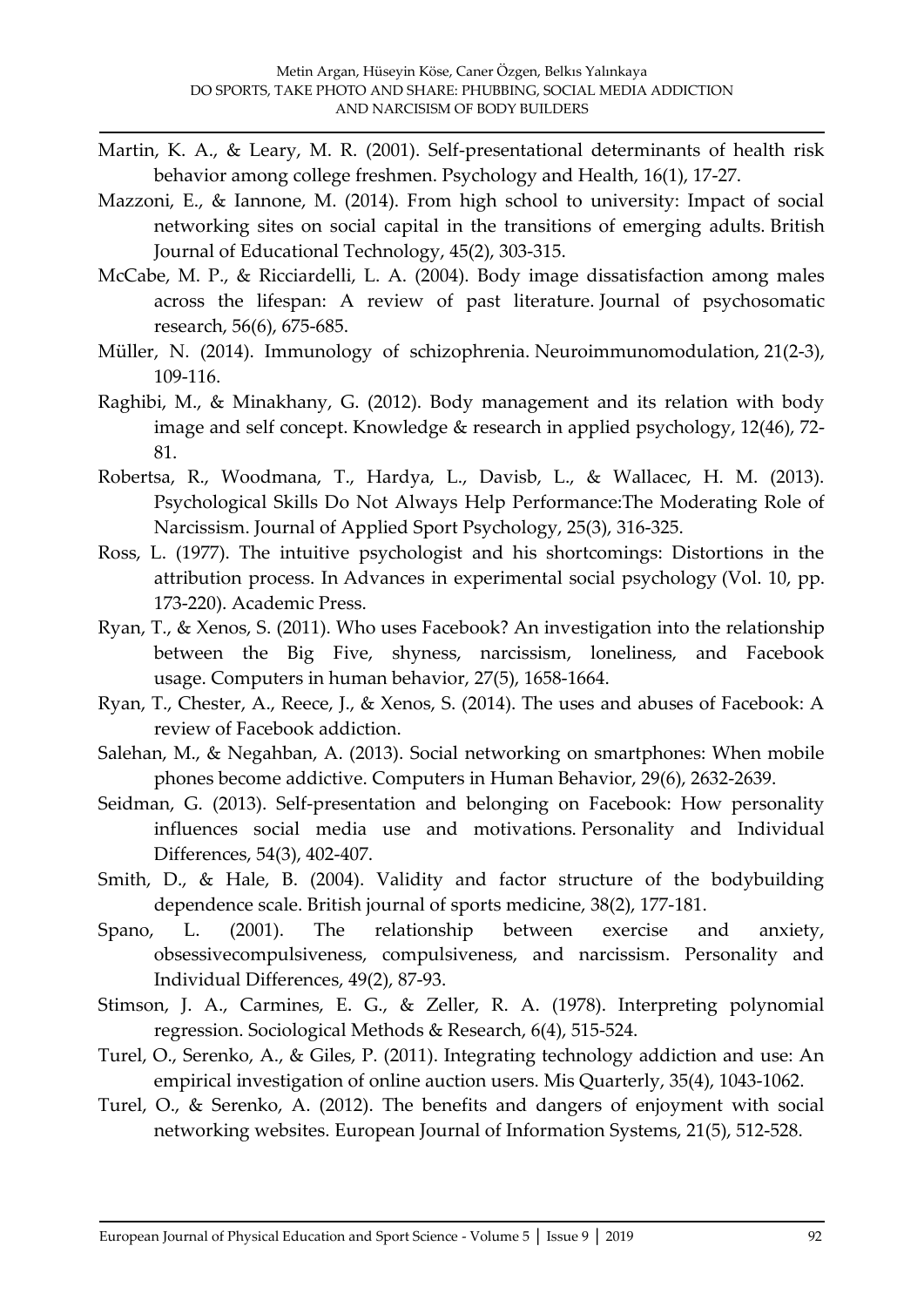- Twenge, J. M., Campbell, S. M., Hoffman, B. J., & Lance, C. E. (2010). Generational differences in work values: Leisure and extrinsic values increasing, social and intrinsic values decreasing. Journal of management, 36(5), 1117-1142.
- Vaknin, S. (2001). Malignant self love: Narcissism revisited. Narcissus Publishing.
- Van Deursen, A. J., Bolle, C. L., Hegner, S. M., & Kommers, P. A. (2015). Modeling habitual and addictive smartphone behavior: The role of smartphone usage types, emotional intelligence, social stress, self-regulation, age, and gender. Computers in human behavior, 45, 411-420.
- Wallace, H. M., & Baumeister, R. F. (2002). The Performance of Narcissists Rises and Falls With Perceived Opportunity for Glory. Journal of Personality and Social Psychology, 82(5), 819-834.
- Wang, J. L., Jackson, L. A., Zhang, D. J., & Su, Z. Q. (2012). The relationships among the Big Five Personality factors, self-esteem, narcissism, and sensation-seeking to Chinese University students' uses of social networking sites (SNSs). Computers in Human Behavior, 28(6), 2313-2319.
- Wilson, K., Fornasier, S., & White, K. M. (2010). Psychological predictors of young adults' use of social networking sites. Cyberpsychology, behavior, and social networking, 13(2), 173-177.
- Yavari, S. A., van der Stok, J., Chai, Y. C., Wauthle, R., Birgani, Z. T., Habibovic, P., ... & Zadpoor, A. A. (2014). Bone regeneration performance of surface-treated porous titanium. Biomaterials, 35(24), 6172-6181.
- Zhao, S., Grasmuck, S., & Martin, J. (2008). Identity construction on Facebook: Digital empowerment in anchored relationships. Computers in human behavior, 24(5), 1816-1836.